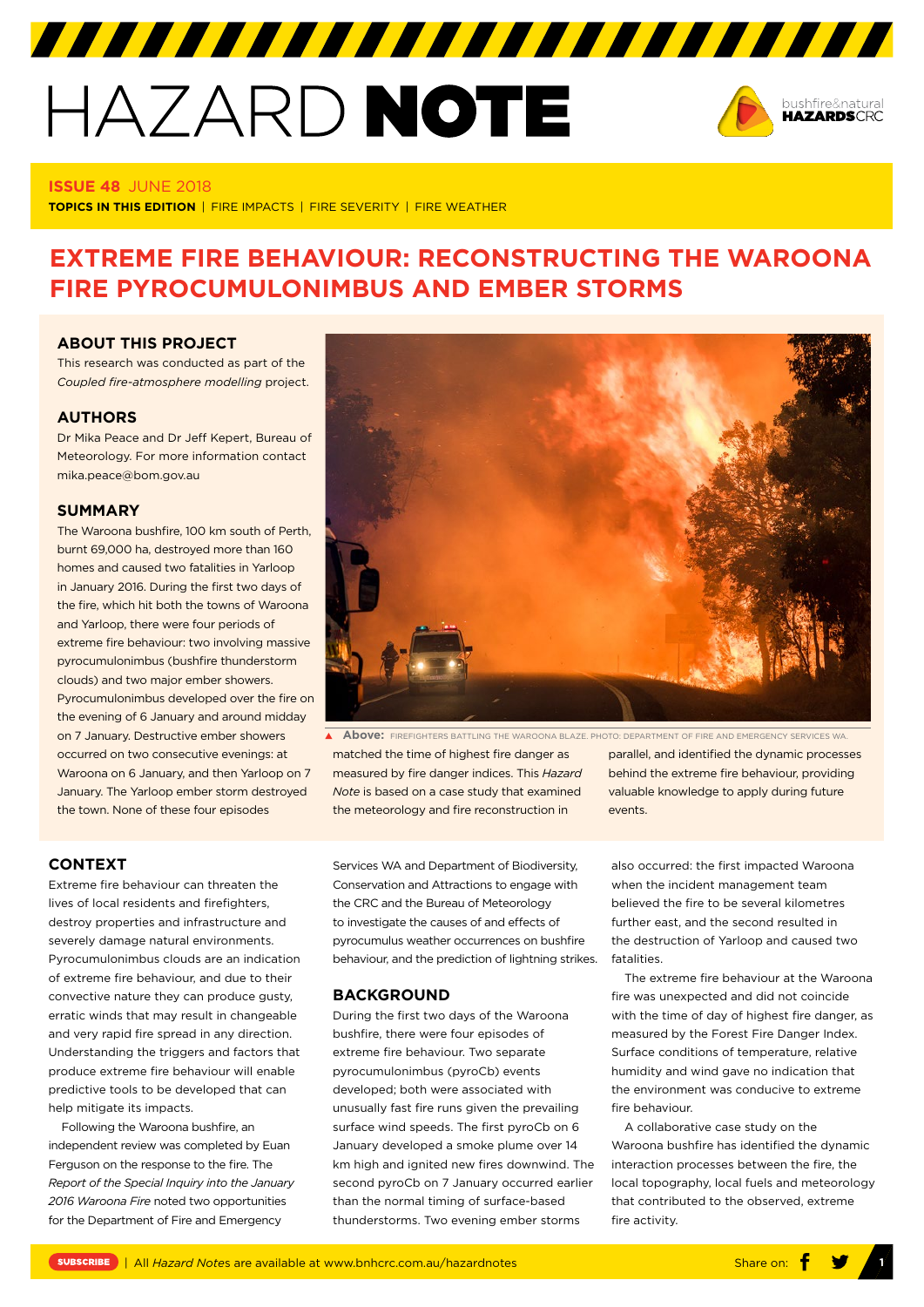

# **BUSHFIRE AND NATURAL HAZARDS CRC RESEARCH**

The limitations of surface-based approaches to fire prediction using the McArthur grass and forest fire danger indices are widely recognised in Australian fire management. The emphasis on surface meteorological inputs provides a limited picture of the threedimensional, time-evolving environment that drives a bushfire. In particular, interactions between the fire, the atmosphere and surrounding topography can drive processes such as wind modification and plume dynamics in the vicinity of a fire. However, these processes are complex and manifest differently at different fires, making them hard to define and difficult to simplify into a predictive process. The team examined case studies to gain insight into the contributing factors and the dynamic processes that drive extreme fire behaviour. The study of the Waroona fire benefited greatly from collaboration across different fields of expertise. This collaboration allowed the overlaps between the fire behaviour and surrounding meteorology to be explored at different stages of the fire.

#### **RESEARCH FINDINGS**

The four extreme fire behaviour episodes at the Waroona fire are detailed here.

#### **Pyrocumulonimbus events**

During the late afternoon of 6 January, a pyroCb developed over the fire, with a dense, rotating smoke plume extending to higher than 14 km. The pyroCb produced an extensive cirrus anvil (anvil-shaped thunderstorm cloud), evidence that it had accelerated upwards so powerfully that it had 'punched' into the stratosphere. Lightning from the pyroCb ignited new fires downwind of the main fire front and a density current outflow (a downdraft carrying heavier, cooler air in the compensating downwards column of the pyroCb) was observed at the nearby Wagerup Automatic Weather Station (AWS).

This gust outflow from the pyroCb downdraft recorded at Wagerup AWS on the evening of 6 January shows the potential impact of dry (or hybrid) microburst environments when a fire is burning. Dry microbursts can produce strong, downdraft winds and have been associated with fatalities at other fires; the Waroona pyroCb outflow, seen on radar and AWS observations, illustrate the hazard associated with the phenomenon. Thunderstorm and pyroCb outflow boundaries are regions of enhanced turbulence and are therefore conducive to transporting large

# **WHAT IT MEANS**

**Pyrocumulonimbus (pyroCb)** is a cumulonimbus (thunderstorm) cloud that forms over a bushfire. PyroCbs develop in unstable atmospheres and are triggered by the heat energy released by the fire. They can produce lightning, hail and tornadoes. PyroCb are usually associated with large (often crown) fires, high energy release, high flames and indicate extreme fire behaviour. Due to their convective nature they can produce gusty, erratic winds that may result in changeable and very rapid fire spread in any direction.

**Density current outflow** is the downdraft from the pyroCb. The pyroCb has an updraft and compensating downdraft. Condensation and evaporation processes make the downdraft air denser (heavier) than the surrounding air, so the downdraft accelerates downwards until it hits the surface, where it spreads out as a turbulent flow, producing gusty winds in any direction.

**Downslope winds** form in the lee slope of mountain ranges in the evening and overnight. They occur when a cooler air mass moves up the windward slope, and is 'squeezed' between the hilltop and a temperature inversion above the ridge. Once on the (warmer) leeward slope, the air accelerates downwards in a highly turbulent, gusty flow. Downslope winds occur regularly in favourable locations during spring and summer and are known colloquially as 'gully winds' in Adelaide and 'scarp winds' in Perth. Downslope winds can produce a hydraulic jump, an atmospheric wave with rapid up and down motion, which, if corresponding with a fire plume, can rapidly lift and deposit many embers (see figure 1, page 3). Even without a hydraulic jump, the turbulence in gully winds can rapidly transport firebrands locally.



**Above:** EXTREME FIRE BEHAVIOUR DURING THE WAROONA FIRE. **PHOTOSIT OF FIRE AND EMERGENCY** 

quantities of embers, as well as unusually fast and erratic fire spread.

On 7 January, a pyroCb developed in the late morning, which is unusual timing for surfacedriven thunderstorm activity. This study shows that two processes drove the pyroCb. The first was high energy release along a 20 km fire line spreading in heavy vegetation that had been unburnt for 20 years. The second was rapid forward spread driven by the movement of above surface winds down to the surface, via a process called 'momentum entrainment', within

the fire plume. This circulation process involved the downward motion of faster, higher energy air from a 'wind maximum' – a fast channel in the atmosphere – located one to three kilometres above the surface. Doppler radar velocity scans showed strong, fire-induced, lowlevel convergence. This pyroCb featured two short-lived pulses of cloud to the upper levels of the atmosphere when energy release from the fire was sufficient to overcome a weak elevated temperature inversion.

Although pyroCbs occurred on both days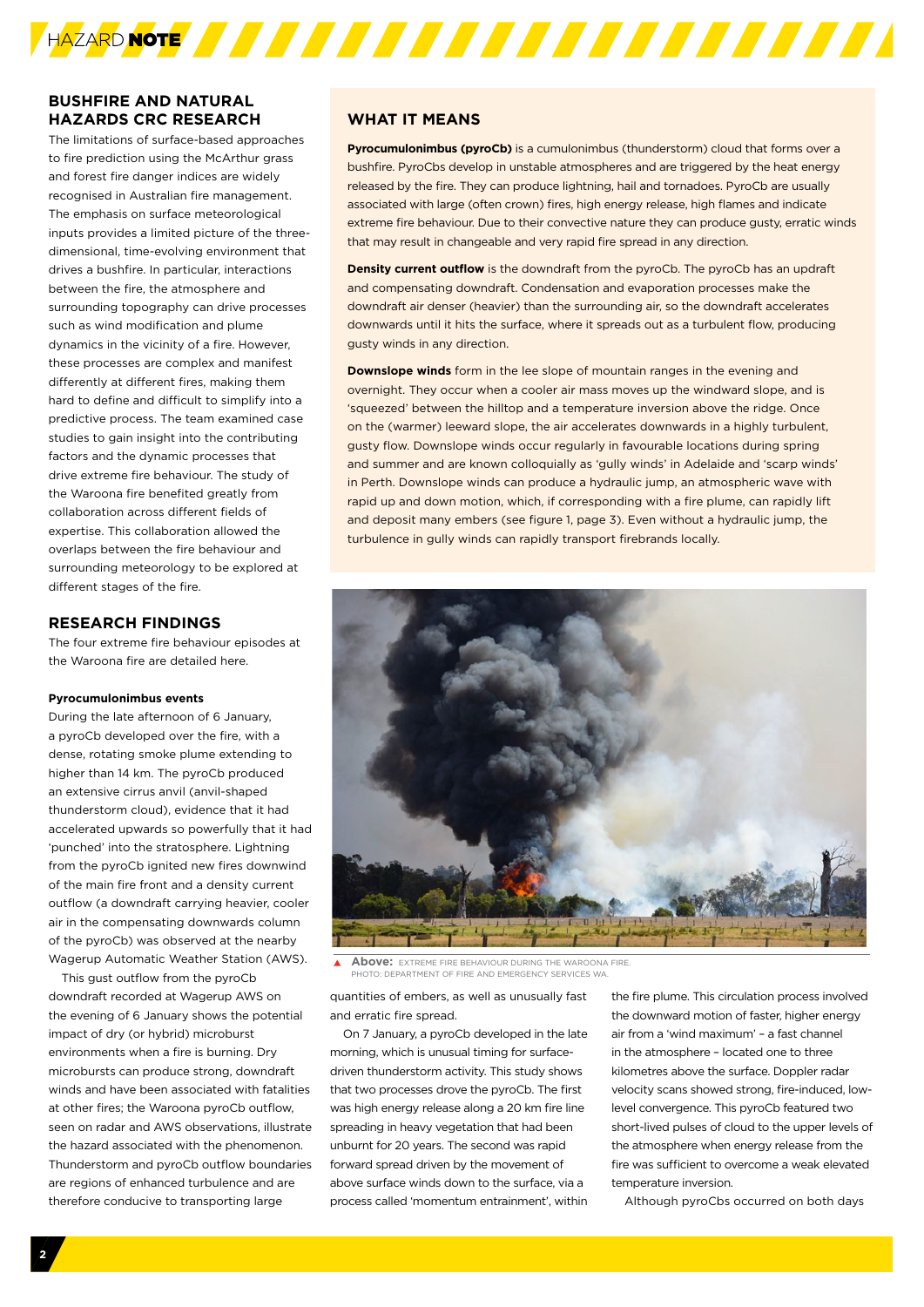

# **FIGURE 1**



**Above:** HOW A HYDRAULIC JUMP CAN SPREAD EMBERS AHEAD OF A FIRE FRONT.

# **FIGURE 2**



**Above:** HOW DOWNSLOPE WINDS SPREAD EMBERS AHEAD OF A FIRE FRONT.

in favourable environments, the triggers and thresholds were different. On 6 January, a sea breeze front triggered the pyroCb, which developed in the late afternoon, at a similar time as non-fire thunderstorms. In contrast, on 7 January, the pyroCb developed in the late morning, against normal daily thunderstorm trends.

On both days, vertical wind shear (changes in wind direction and speed with height) contributed to the coherent structure and rotation of the fire plume, which enabled strong plume updrafts that injected smoke and other pollutants into the stratosphere.

#### **Ember shower in downslope winds**

On both evenings, the Wagerup AWS showed an increase in wind speed consistent with

downslope winds in the area, which is known to experience gusty 'scarp' winds during the evening and overnight. An important aspect of the dynamics of downslope winds in driving ember showers is their highly turbulent nature near where the base of the hill meets the coastal plain. When co-located with a fire, downslope winds produce an environment that is highly conducive to spotting and ember showers, particularly if vegetation is favourable for firebrand production. High resolution modelling shows the presence of a hydraulic jump adjacent the scarp. The hydraulic jump is an atmospheric wave with rapid up and down motion that can enhance localised lofting and deposition of many firebrands over an area (see figure 1, above). The high velocities in the hydraulic jump mean

#### **END-USER STATEMENT**

While our current fire behaviour models perform well under a broad range of conditions, they have been shown to be incapable of representing the complex fire behaviour that can occur when large bushfires interact with the atmosphere. Fires of this type tend to be particularly dangerous and have resulted in extensive damage and loss of life. Having a sound understanding of factors that trigger coupling between a fire and the atmosphere, together with the ability to predict fire behaviour in real time, would better place fire managers to respond to fires of this type and to minimise impacts on the community. This case study is an important step in better understanding extreme fire behaviour.

**– Dr Lachlan McCaw, Principal Research Scientist, Department of Biodiversity, Conservation and Attractions Western Australia** 

that embers are more likely to be deposited while still alight (that is, large numbers of embers can be transported significant distances within the ember's burnout time).

On the evening 6 January, Waroona was reported to be under ember attack around 9pm. The ember attack is likely to have been due to lightning ignition of a new fire closer to the town, which was subsequently driven by the density current outflow from the pyroCb. Local downslope winds and a hydraulic jump produced the mechanism for localised lofting, transport, and turbulent dispersion of firebrands, which resulted in the ember attack over Waroona.

The evening ember storm on Yarloop on 7 January was also driven by downslope winds, similar to the ember attack over Waroona. Dense, long-unburnt vegetation just to the east of Yarloop contributed significantly to the intensity of the fire, as well as being a source of firebrands. Doppler radar velocity scans show significant vertical fire plume development and localised convergence at the time Yarloop was destroyed by the ember storm.

# **HOW IS THE RESEARCH BEING USED?**

The case study's findings have helped identify the drivers of the unexpected extreme fire behaviour at the Waroona fire.